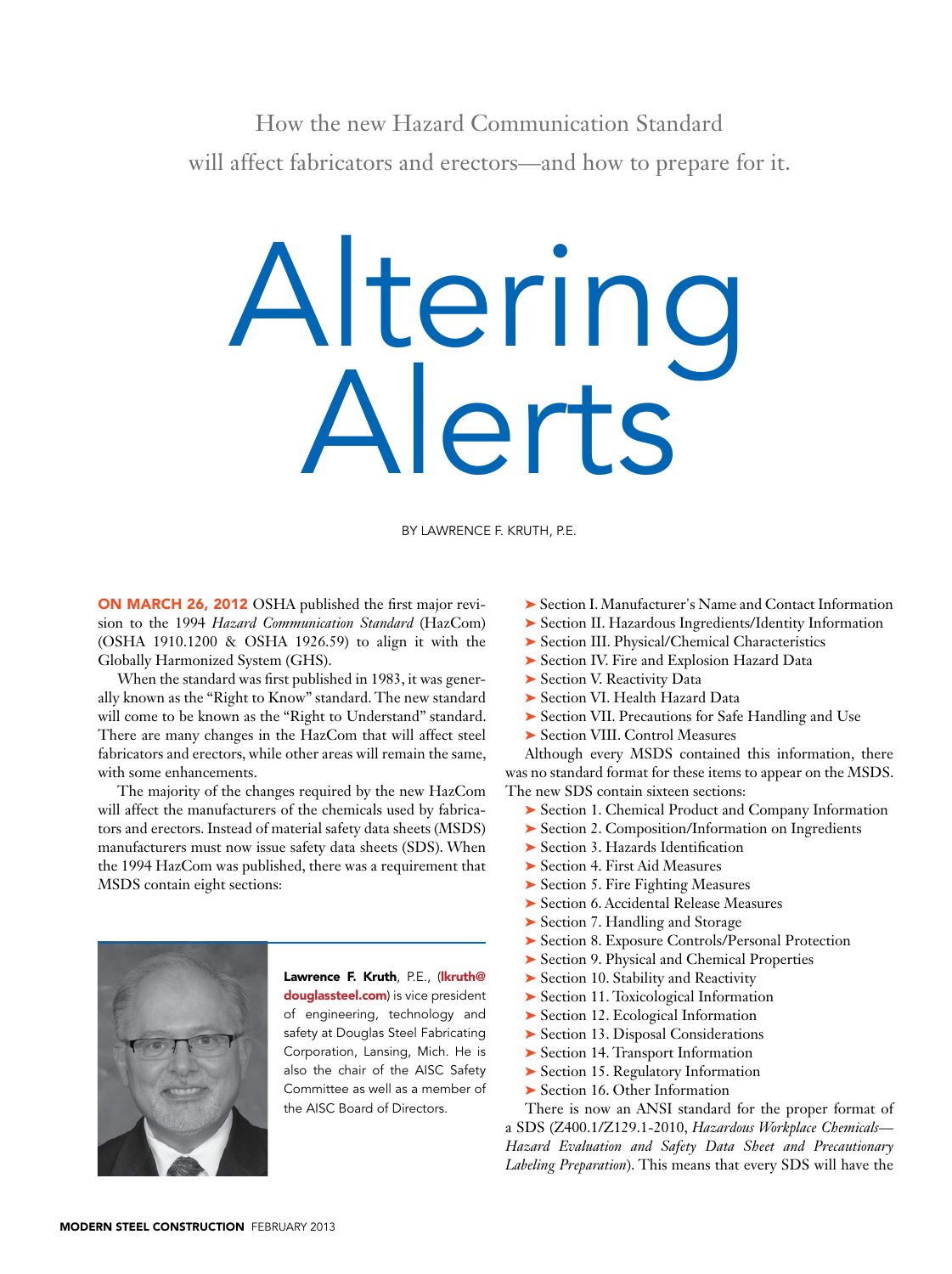same format, which will make it easier for employees to find information, since each section will be in the same location on every SDS no matter what the chemical.

Manufacturers will now be required to have more informative and uniform labels (see the sample label at right) on their products, which will contain the following:

1. Product Identifier

- 2. Supplier Identification
- 3. Signal Word(s)
- 4. Hazard Statement(s)
- 5. Precautionary Information
	- 6. Pictogram(s)

These terms are defined in the regulation, but the term "Pictogram" may require some  $clarification. A pictogram is a$ black hazard symbol on a white background with a red diamond

bon Dioxide (CO<sub>2</sub>) (HCS) will require pictograms on labels to all requires on labels to all requirements of  $\sim$ the chemical hazards to which they may be exposed. Each  $\begin{picture}(180,180)(0.0000,0.0000) \put(0,0){\line(1,0){10}} \put(1,0){\line(1,0){10}} \put(1,0){\line(1,0){10}} \put(1,0){\line(1,0){10}} \put(1,0){\line(1,0){10}} \put(1,0){\line(1,0){10}} \put(1,0){\line(1,0){10}} \put(1,0){\line(1,0){10}} \put(1,0){\line(1,0){10}} \put(1,0){\line(1,0){10}} \put(1,0){\line(1,0){10}} \put(1,0$ framed within a red border and represents a distinct hazard(s). The pictogram on the pictogram on the label is determined by the label is determined by the label is ment. May cause liver and kidney damage. Statement Statements **Quick**<br>**Quick**<br>**Quick**<br>**Quick** anger<br>**Card** Product Identifier **Signal Word** Supplier **Identification** Hazard **Statements** Hazard Pictograms **Company Nam** Street Address\_\_\_\_\_\_\_\_\_\_\_\_\_\_\_\_\_\_\_\_\_\_\_\_ City\_\_\_\_\_\_\_\_\_\_\_\_\_\_\_\_\_\_\_\_\_\_\_ State\_\_\_\_\_ Postal Code\_\_\_\_\_\_\_\_\_\_\_\_\_\_Country\_\_\_\_\_ Emergency Phone Number\_\_\_\_\_\_\_\_\_\_\_\_\_ **Highly flammable liquid and vapor. May cause liver and kidney damage.** Keep container tightly closed. Store in a cool, well-ventilated place that is locked. Keep away from heat/sparks/open flame. No smoking. Only use non-sparking tools. Use explosion-proof electrical equipment. Take precautionary measures against static discharge. Ground and bond container and receiving equipment. Do not breathe vapors. Wear protective gloves. Do not eat, drink or smoke when using this product. Wash hands thoroughly after handling. Dispose of in accordance with local, regional, national, international regulations as specified. **In Case of Fire:** use dry chemical (BC) or Carbon Dioxide (CO2) fire extinguisher to extinguish. First Aid If exposed call Poison Center. If on skin (or hair): Take off immediately any contaminated if on skin (or hair): Take off immediately any contaminated and the set of the skin with weight: The Lot Numbe<br>Clothing. Rinse skin with water. Fill Date: Fill Date: Fill Date: Fill Date: Fill Date: Gross weight: Expiration Date: Danger } **CODE** \_\_\_\_\_\_\_\_\_\_\_\_\_\_\_\_\_\_\_\_\_\_\_\_\_\_\_\_\_\_\_ **Product Name**\_\_\_\_\_\_\_\_\_\_\_\_\_\_\_\_\_\_\_\_\_\_\_\_ **Directions for Use** \_\_\_\_\_\_\_\_\_\_\_\_\_\_\_\_\_\_\_\_\_\_\_\_\_\_\_\_\_\_\_\_\_\_  $\mathcal{L}_\text{max}$  and  $\mathcal{L}_\text{max}$  and  $\mathcal{L}_\text{max}$  and  $\mathcal{L}_\text{max}$ \_\_\_\_\_\_\_\_\_\_\_\_\_\_\_\_\_\_\_\_\_\_\_\_\_\_\_\_\_\_\_\_\_\_ **Precautionary Statements Supplemental Information<br>Directions for Use**<br>Till weight: Later Manumber: Later Manumber<br>Gross weight: Later Hill Dater } } SAMPLE LABEL Figures: OSHA

border. There are nine pictograms in all with symbols corresponding to flammables, oxidizers, compressed gases, acute toxicity, health hazard, corrosives, irritants and environmental hazards (see chart at right). Labels for many products will contain more than one pictogram due to the fact that the products meet the criteria for more than one hazard category. These were developed to communicate the hazard to employees without using words (the "Right to Understand").

All of these pictograms affect the manufacturers of products, but how do they affect fabricators and erectors? As stated previously, many areas remain the same in HazCom with some slight adjustments. Every employer must maintain a record of all of the hazardous chemicals in their facility or on their jobsite. Instead of having copies of MSDS, they must have copies of SDS. Generally, chemicals used in fabricating and erecting steel are shipped by the manufacturer in large containers. Most fabricators and erectors transfer the chemicals from the larger container to a smaller or secondary container for use.

There are two options for the use of these secondary containers. The first is that every secondary container must be labeled the same as before but the label must contain not only the name of the product but also state the hazardous properties of the product and contain the same pictogram(s), with the red border, as the label on the original container as supplied by the manufacturer. The second option is to have the secondary containers stored in an area that is labeled with not only the name of the product but also with the hazardous properties of the product and contain the same pictogram(s), with the red border, as the label on the original container as supplied by the manufacturer. As the secondary container is removed for use to during the work shift, the worker must maintain control of the container and must be in visual contact with the container

▲ Manufacturers will be required to have more informative and uniform labels.

**Y** Sample pictograms of various hazards.

| <b>Health Hazard</b>                                                                                                                      | <b>Flame</b>                                                                                                        | <b>Exclamation Mark</b>                                                                                                                                                                       |
|-------------------------------------------------------------------------------------------------------------------------------------------|---------------------------------------------------------------------------------------------------------------------|-----------------------------------------------------------------------------------------------------------------------------------------------------------------------------------------------|
|                                                                                                                                           |                                                                                                                     |                                                                                                                                                                                               |
| • Carcinogen<br>• Mutagenicity<br>• Reproductive Toxicity<br>• Respiratory Sensitizer<br>• Target Organ Toxicity<br>• Aspiration Toxicity | • Flammables<br>· Pyrophorics<br>• Self-Heating<br>• Emits Flammable Gas<br>• Self-Reactives<br>• Organic Peroxides | • Irritant (skin and eye)<br>• Skin Sensitizer<br>• Acute Toxicity (harmful)<br>• Narcotic Effects<br>• Respiratory Tract<br><b>Irritant</b><br>• Hazardous to Ozone<br>Layer (Non-Mandatory) |
| <b>Gas Cylinder</b>                                                                                                                       | Corrosion                                                                                                           | <b>Exploding Bomb</b>                                                                                                                                                                         |
| • Gases Under Pressure                                                                                                                    | · Skin Corrosion/<br><b>Burns</b><br>• Eye Damage<br><b>• Corrosive to Metals</b>                                   | • Explosives<br>• Self-Reactives<br>• Organic Peroxides                                                                                                                                       |
| <b>Flame Over Circle</b>                                                                                                                  | <b>Environment</b><br>(Non-Mandatory)                                                                               | Skull<br>and Crossbones                                                                                                                                                                       |
|                                                                                                                                           |                                                                                                                     |                                                                                                                                                                                               |
| $\bullet$ Oxidizers                                                                                                                       | • Aquatic Toxicity                                                                                                  | • Acute Toxicity<br>(fatal or toxic)                                                                                                                                                          |

**For more information:** at all times. At break time or at the end of the shift, the container must be returned to the labeled storage area unless it is empty.